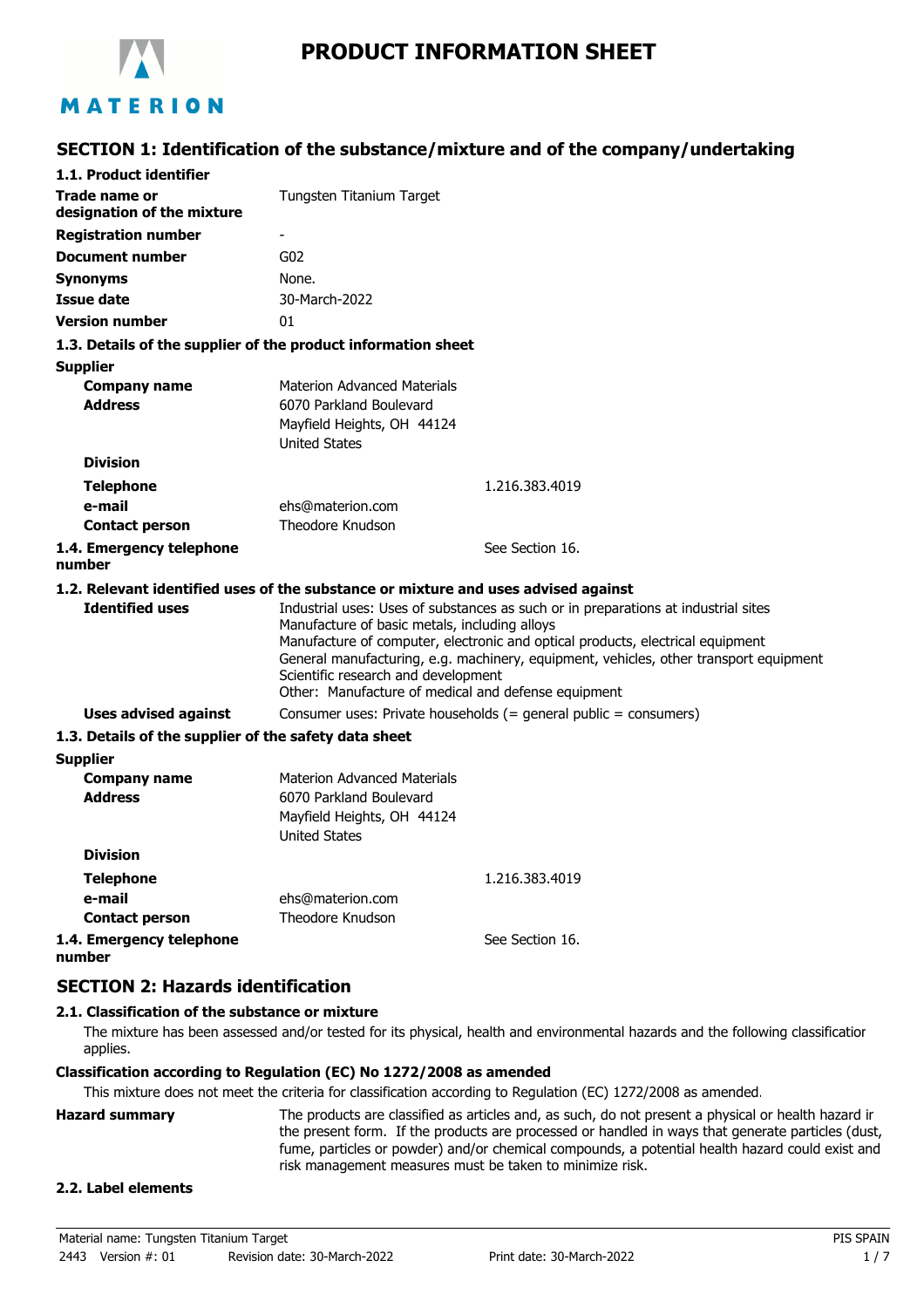|                                          | Label according to Regulation (EC) No. 1272/2008 as amended                                                                                                                                                                                                           |
|------------------------------------------|-----------------------------------------------------------------------------------------------------------------------------------------------------------------------------------------------------------------------------------------------------------------------|
| <b>Contains:</b>                         | Titanium, Tungsten                                                                                                                                                                                                                                                    |
| <b>Hazard pictograms</b>                 | None.                                                                                                                                                                                                                                                                 |
| <b>Signal word</b>                       | None.                                                                                                                                                                                                                                                                 |
| <b>Hazard statements</b>                 | The material as sold in solid form is generally not considered hazardous. However, if the process<br>involves grinding, melting, cutting or any other process that causes a release of dust or fumes,<br>hazardous levels of airborne particulate could be generated. |
| <b>Precautionary statements</b>          |                                                                                                                                                                                                                                                                       |
| <b>Prevention</b>                        | Observe good industrial hygiene practices.                                                                                                                                                                                                                            |
| <b>Response</b>                          | Wash hands after handling.                                                                                                                                                                                                                                            |
| <b>Storage</b>                           | Store away from incompatible materials.                                                                                                                                                                                                                               |
| <b>Disposal</b>                          | Dispose of waste and residues in accordance with local authority requirements.                                                                                                                                                                                        |
| Supplemental label<br><i>information</i> | For further information, please contact the Product Stewardship Department at $+1.216.383.4019$ .                                                                                                                                                                     |
| 2.3. Other hazards                       | Not a PBT or vPvB substance or mixture.                                                                                                                                                                                                                               |

# **SECTION 3: Composition/information on ingredients**

**3.2. Mixtures**

**General information**

**General information**

| <b>Chemical name</b> | $\frac{0}{0}$            | No.                    | CAS-No. / EC REACH Registration No. Index No. |                          | <b>Notes</b> |
|----------------------|--------------------------|------------------------|-----------------------------------------------|--------------------------|--------------|
| Tungsten             | $70 - 95$                | 7440-33-7<br>231-143-9 | $\overline{\phantom{0}}$                      | $\overline{\phantom{0}}$ |              |
|                      | <b>Classification: -</b> |                        |                                               |                          |              |
| <b>Titanium</b>      | $5 - 30$                 | 7440-32-6<br>231-142-3 | $\overline{\phantom{0}}$                      | -                        |              |
|                      | <b>Classification: -</b> |                        |                                               |                          |              |

## **SECTION 4: First aid measures**

Ensure that medical personnel are aware of the material(s) involved, and take precautions to protect themselves.

### **4.1. Description of first aid measures**

| <b>Inhalation</b>                                                                        | Move to fresh air. Call a physician if symptoms develop or persist.                                            |  |
|------------------------------------------------------------------------------------------|----------------------------------------------------------------------------------------------------------------|--|
| <b>Skin contact</b>                                                                      | Wash off with soap and water. Get medical attention if irritation develops and persists.                       |  |
| Eye contact                                                                              | Remove contact lenses, if present and easy to do. If eye irritation persists: Get medical<br>advice/attention. |  |
| <b>Ingestion</b>                                                                         | Rinse mouth. Get medical attention if symptoms occur.                                                          |  |
| 4.2. Most important<br>symptoms and effects, both<br>acute and delayed                   | Irritation of eyes.                                                                                            |  |
| 4.3. Indication of any<br>immediate medical attention<br>and special treatment<br>needed | Treat symptomatically.                                                                                         |  |

# **SECTION 5: Firefighting measures**

| <b>General fire hazards</b>                                                                | No unusual fire or explosion hazards noted.                          |  |
|--------------------------------------------------------------------------------------------|----------------------------------------------------------------------|--|
| 5.1. Extinguishing media<br>Suitable extinguishing<br>media                                | Dry sand, sodium chloride powder, graphite powder or Met-L-X powder. |  |
| Unsuitable extinguishing<br>media                                                          | Water. Carbon dioxide (CO2).                                         |  |
| 5.2. Special hazards arising<br>from the substance or<br>mixture                           | This product is not flammable.                                       |  |
| 5.3. Advice for firefighters<br><b>Special protective</b><br>equipment for<br>firefighters | Use protective equipment appropriate for surrounding materials.      |  |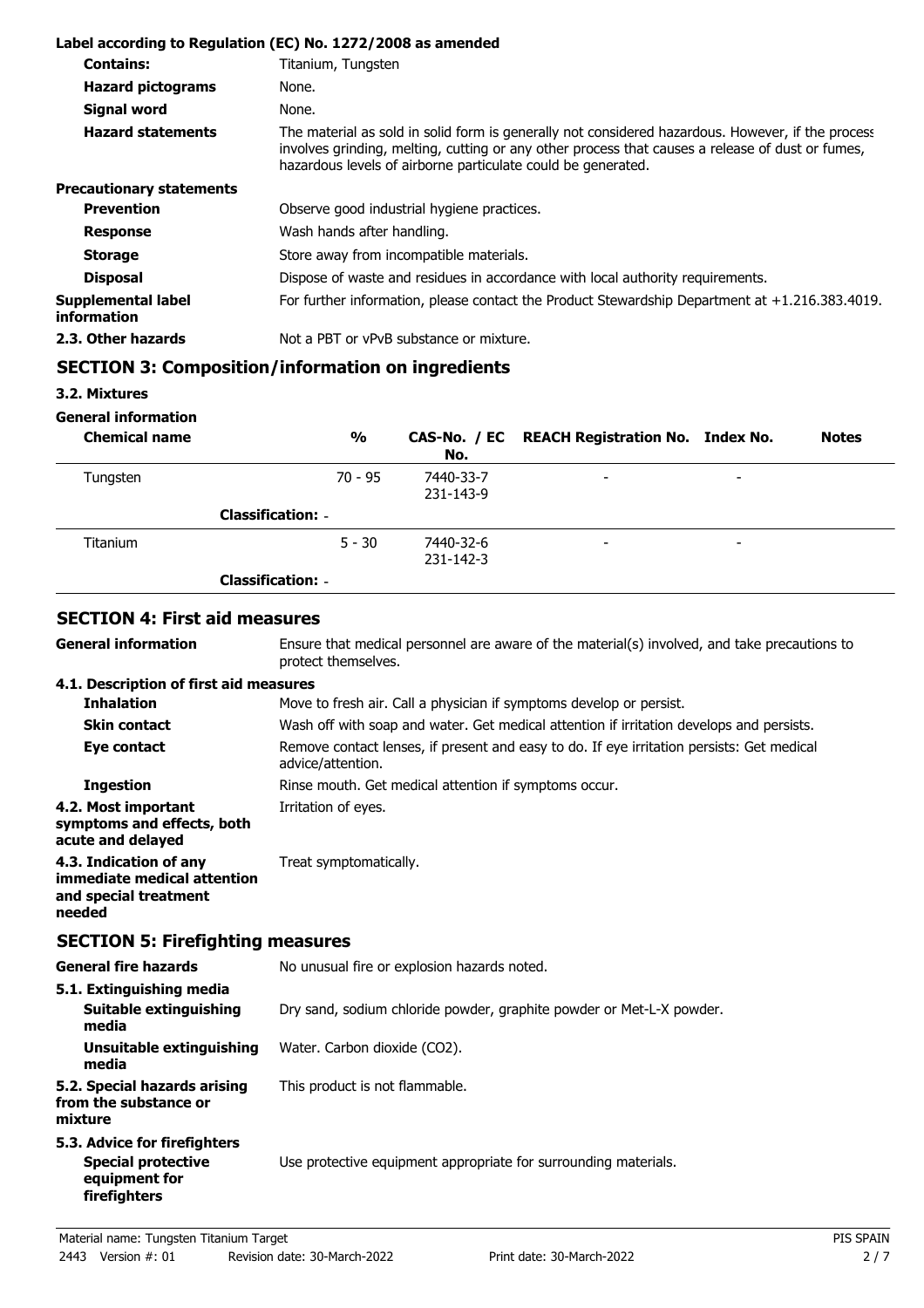| <b>Special firefighting</b><br>procedures | Move containers from fire area if you can do so without risk.                              |
|-------------------------------------------|--------------------------------------------------------------------------------------------|
| <b>Specific methods</b>                   | Use standard firefighting procedures and consider the hazards of other involved materials. |

## **SECTION 6: Accidental release measures**

|                                                              | 6.1. Personal precautions, protective equipment and emergency procedures                      |
|--------------------------------------------------------------|-----------------------------------------------------------------------------------------------|
| For non-emergency<br>personnel                               | For personal protection, see section 8 of the PIS.                                            |
| For emergency<br>responders                                  | Keep unnecessary personnel away. Use personal protection recommended in Section 8 of the PIS. |
| 6.2. Environmental<br>precautions                            | Avoid discharge into drains, water courses or onto the ground.                                |
| 6.3. Methods and material for<br>containment and cleaning up | Clean up in accordance with all applicable regulations.                                       |
| 6.4. Reference to other<br>sections                          | Not available.                                                                                |

## **SECTION 7: Handling and storage**

| 7.1. Precautions for safe<br>handling                                   | Observe good industrial hygiene practices.  |
|-------------------------------------------------------------------------|---------------------------------------------|
| 7.2. Conditions for safe<br>storage, including any<br>incompatibilities | Store in original tightly closed container. |
| 7.3. Specific end use(s)                                                | Not applicable.                             |

# **SECTION 8: Exposure controls/personal protection**

### **8.1. Control parameters**

### **Occupational exposure limits**

| <b>Spain. Occupational Exposure Limits</b><br><b>Components</b> | <b>Type</b>                                                                                                                                                                                                                                                                                                                                                                                            | <b>Value</b>                                                                                                                                                                                        |  |
|-----------------------------------------------------------------|--------------------------------------------------------------------------------------------------------------------------------------------------------------------------------------------------------------------------------------------------------------------------------------------------------------------------------------------------------------------------------------------------------|-----------------------------------------------------------------------------------------------------------------------------------------------------------------------------------------------------|--|
| Tungsten (CAS 7440-33-7)                                        | <b>STEL</b>                                                                                                                                                                                                                                                                                                                                                                                            | $10$ mg/m $3$                                                                                                                                                                                       |  |
|                                                                 | <b>TWA</b>                                                                                                                                                                                                                                                                                                                                                                                             | $5$ mg/m $3$                                                                                                                                                                                        |  |
| <b>Biological limit values</b>                                  | No biological exposure limits noted for the ingredient(s).                                                                                                                                                                                                                                                                                                                                             |                                                                                                                                                                                                     |  |
| <b>Recommended monitoring</b><br>procedures                     |                                                                                                                                                                                                                                                                                                                                                                                                        | Follow standard monitoring procedures.                                                                                                                                                              |  |
| <b>Derived no effect levels</b><br>(DNELs)                      | Not available.                                                                                                                                                                                                                                                                                                                                                                                         |                                                                                                                                                                                                     |  |
| <b>Predicted no effect</b><br>concentrations (PNECs)            | Not available.                                                                                                                                                                                                                                                                                                                                                                                         |                                                                                                                                                                                                     |  |
| 8.2. Exposure controls                                          |                                                                                                                                                                                                                                                                                                                                                                                                        |                                                                                                                                                                                                     |  |
| <b>Appropriate engineering</b><br>controls                      | Good general ventilation (typically 10 air changes per hour) should be used. Ventilation rates should<br>be matched to conditions. If applicable, use process enclosures, local exhaust ventilation, or other<br>engineering controls to maintain airborne levels below recommended exposure limits. If exposure<br>limits have not been established, maintain airborne levels to an acceptable level. |                                                                                                                                                                                                     |  |
|                                                                 | Individual protection measures, such as personal protective equipment                                                                                                                                                                                                                                                                                                                                  |                                                                                                                                                                                                     |  |
| <b>General information</b>                                      | Wear suitable protective clothing.                                                                                                                                                                                                                                                                                                                                                                     |                                                                                                                                                                                                     |  |
| Eye/face protection                                             | Wear safety glasses with side shields (or goggles).                                                                                                                                                                                                                                                                                                                                                    |                                                                                                                                                                                                     |  |
| <b>Skin protection</b>                                          |                                                                                                                                                                                                                                                                                                                                                                                                        |                                                                                                                                                                                                     |  |
| - Hand protection                                               | Wear appropriate chemical resistant gloves.                                                                                                                                                                                                                                                                                                                                                            |                                                                                                                                                                                                     |  |
| - Other                                                         | Wear suitable protective clothing.                                                                                                                                                                                                                                                                                                                                                                     |                                                                                                                                                                                                     |  |
| <b>Respiratory protection</b>                                   | In case of insufficient ventilation, wear suitable respiratory equipment.                                                                                                                                                                                                                                                                                                                              |                                                                                                                                                                                                     |  |
| <b>Thermal hazards</b>                                          | Wear appropriate thermal protective clothing, when necessary.                                                                                                                                                                                                                                                                                                                                          |                                                                                                                                                                                                     |  |
| <b>Hygiene measures</b>                                         | remove contaminants.                                                                                                                                                                                                                                                                                                                                                                                   | Always observe good personal hygiene measures, such as washing after handling the material and<br>before eating, drinking, and/or smoking. Routinely wash work clothing and protective equipment to |  |
| <b>Environmental exposure</b><br>controls                       | Environmental manager must be informed of all major releases.                                                                                                                                                                                                                                                                                                                                          |                                                                                                                                                                                                     |  |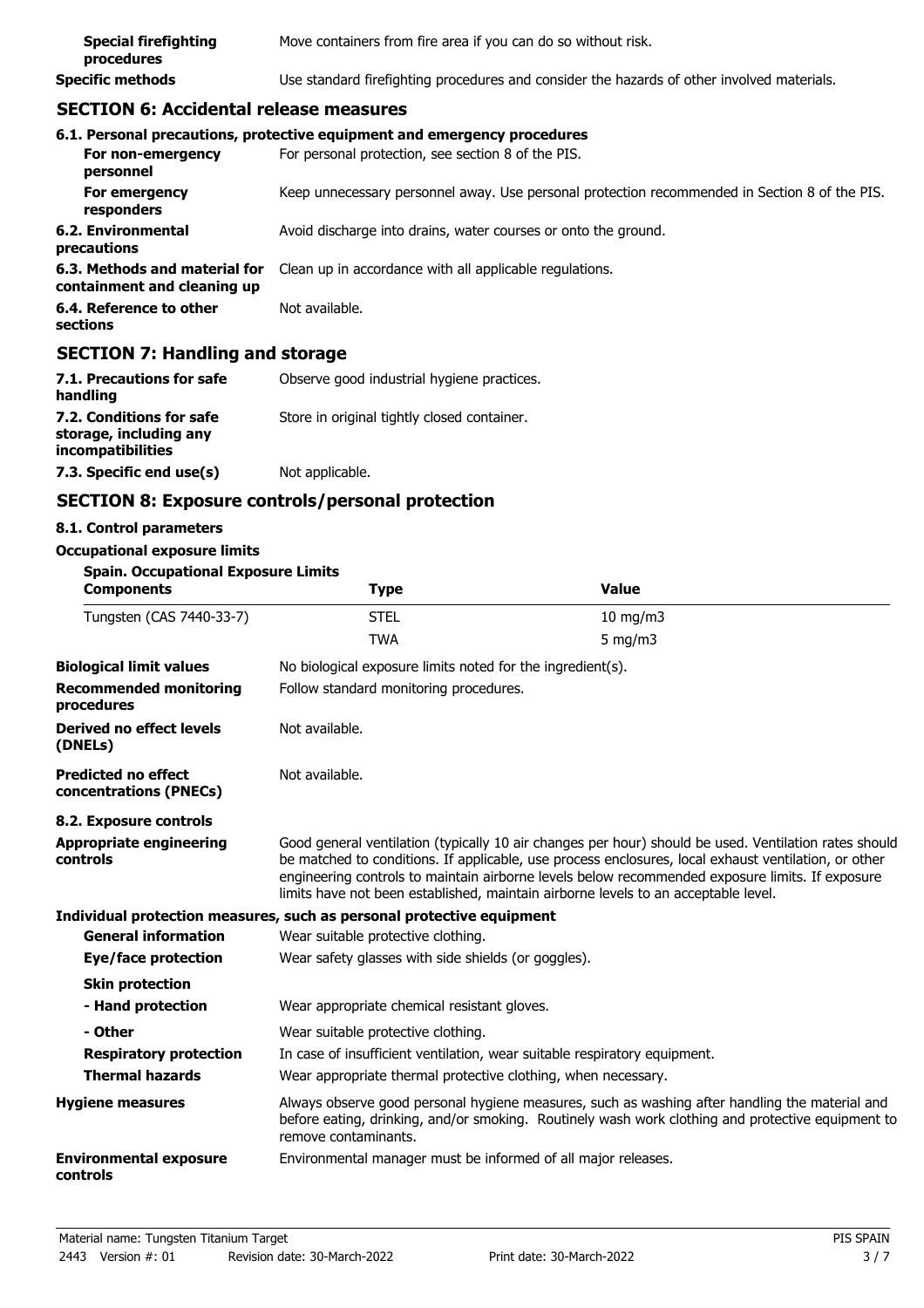# **SECTION 9: Physical and chemical properties**

# **9.1. Information on basic physical and chemical properties**

| <b>Appearance</b>                                    |                                                             |  |
|------------------------------------------------------|-------------------------------------------------------------|--|
| <b>Physical state</b>                                | Solid.                                                      |  |
| <b>Form</b>                                          | Solid.                                                      |  |
| Colour                                               | Grey.                                                       |  |
| Odour                                                | None.                                                       |  |
| <b>Odour threshold</b>                               | Not applicable.                                             |  |
| рH                                                   | Not applicable.                                             |  |
| <b>Melting point/freezing point</b>                  | 2000 - 2500 °C (3632 - 4532 °F) estimated / Not applicable. |  |
| Initial boiling point and<br>boiling range           | 4000 °C (7232 °F) estimated                                 |  |
| <b>Flash point</b>                                   | Not applicable.                                             |  |
| <b>Evaporation rate</b>                              | Not applicable.                                             |  |
| <b>Flammability (solid, gas)</b>                     | Not applicable.                                             |  |
| Upper/lower flammability or explosive limits         |                                                             |  |
| <b>Flammability limit - lower</b><br>(%)             | Not applicable.                                             |  |
| <b>Flammability limit -</b><br>upper (%)             | Not applicable.                                             |  |
| <b>Flammability limit -</b><br>upper (%) temperature | Not applicable.                                             |  |
| <b>Explosive limit - lower (</b><br>%)               | Not applicable.                                             |  |
| <b>Explosive limit - lower (</b><br>%) temperature   | Not applicable.                                             |  |
| <b>Explosive limit - upper</b><br>(%)                | Not applicable.                                             |  |
| <b>Explosive limit - upper (</b><br>%) temperature   | Not applicable.                                             |  |
| <b>Vapour pressure</b>                               | 0,00001 hPa estimated                                       |  |
| <b>Vapour density</b>                                | Not applicable.                                             |  |
| <b>Relative density</b>                              | Not applicable.                                             |  |
| Solubility(ies)                                      |                                                             |  |
| Solubility (water)                                   | Insoluble.                                                  |  |
| <b>Partition coefficient</b><br>(n-octanol/water)    | Not applicable.                                             |  |
| <b>Auto-ignition temperature</b>                     | Not applicable.                                             |  |
| <b>Decomposition temperature</b>                     | Not applicable.                                             |  |
| <b>Viscosity</b>                                     | Not applicable.                                             |  |
| <b>Explosive properties</b>                          | Not explosive.                                              |  |
| <b>Oxidising properties</b>                          | Not oxidising.                                              |  |
| 9.2. Other information                               |                                                             |  |
| <b>Density</b>                                       | 18,00 g/cm3                                                 |  |
| <b>SECTION 10: Stability and reactivity</b>          |                                                             |  |

| 10.1. Reactivity                            | The product is stable and non-reactive under normal conditions of use, storage and transport. |
|---------------------------------------------|-----------------------------------------------------------------------------------------------|
| 10.2. Chemical stability                    | Material is stable under normal conditions.                                                   |
| 10.3. Possibility of hazardous<br>reactions | No dangerous reaction known under conditions of normal use.                                   |
| 10.4. Conditions to avoid                   | Contact with incompatible materials.                                                          |
| 10.5. Incompatible materials                | Acids, Caustics,                                                                              |
| 10.6. Hazardous<br>decomposition products   | Not applicable.                                                                               |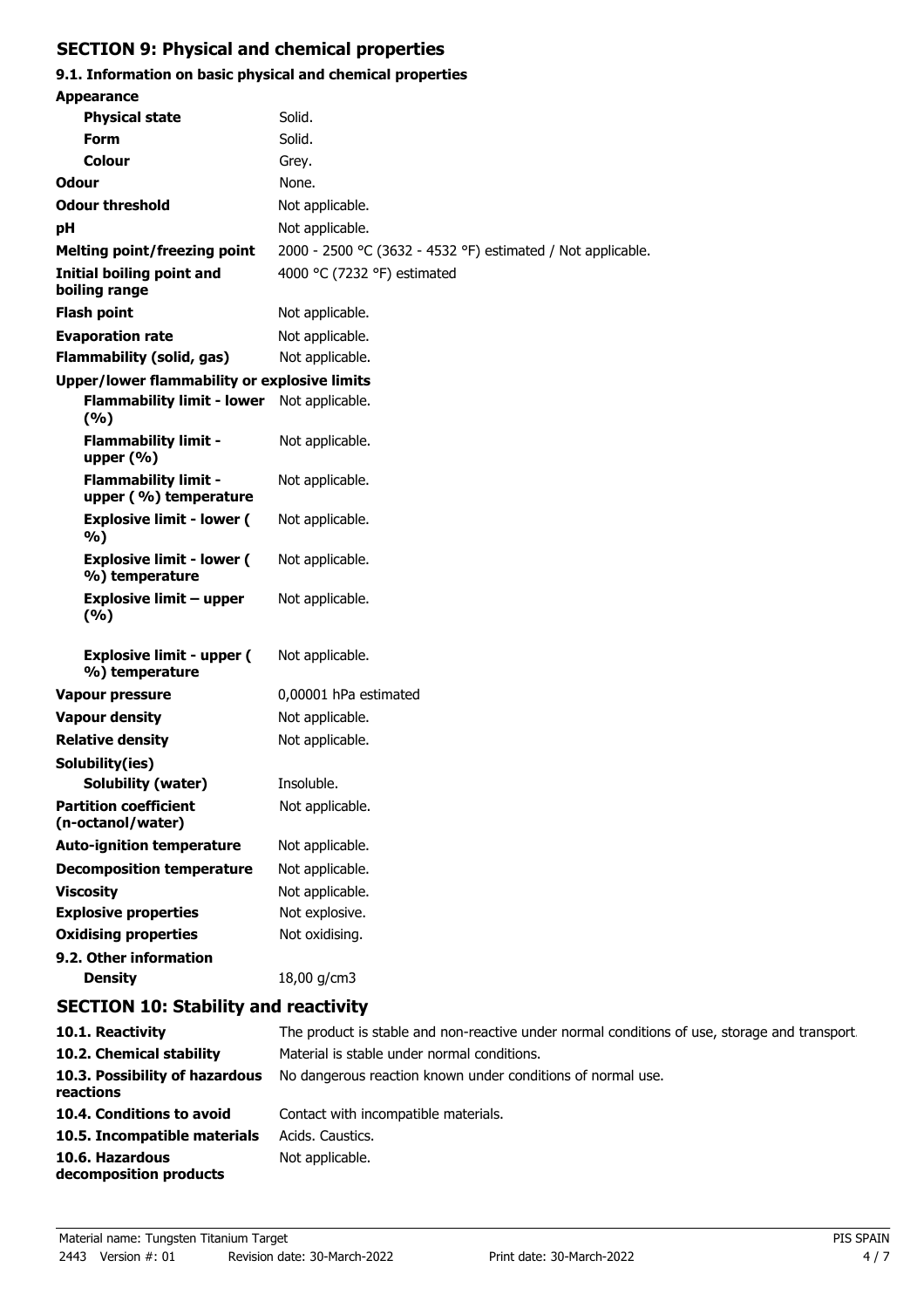# **SECTION 11: Toxicological information**

**General information CCCUPATION** Occupational exposure to the substance or mixture may cause adverse effects.

### **Information on likely routes of exposure**

| <b>Inhalation</b>   | Prolonged inhalation may be harmful.          |  |
|---------------------|-----------------------------------------------|--|
| <b>Skin contact</b> | Not relevant, due to the form of the product. |  |
| Eye contact         | Not relevant, due to the form of the product. |  |
| <b>Ingestion</b>    | Not relevant, due to the form of the product. |  |
| Symptoms            | None known.                                   |  |
|                     |                                               |  |

#### **11.1. Information on toxicological effects**

| <b>Acute toxicity</b>                                      | None known.                                                                  |
|------------------------------------------------------------|------------------------------------------------------------------------------|
| <b>Skin corrosion/irritation</b>                           | Not relevant, due to the form of the product.                                |
| Serious eye damage/eye<br>irritation                       | Not likely, due to the form of the product.                                  |
| <b>Respiratory sensitisation</b>                           | Not a respiratory sensitizer.                                                |
| <b>Skin sensitisation</b>                                  | Not a skin sensitiser.                                                       |
| <b>Germ cell mutagenicity</b>                              | Due to partial or complete lack of data the classification is not possible.  |
| Carcinogenicity                                            | Not classifiable as to carcinogenicity to humans.                            |
| <b>Reproductive toxicity</b>                               | This product is not expected to cause reproductive or developmental effects. |
| <b>Specific target organ toxicity</b><br>- single exposure | Not classified.                                                              |
| Specific target organ toxicity<br>- repeated exposure      | Not classified.                                                              |
| <b>Aspiration hazard</b>                                   | Not an aspiration hazard.                                                    |
| Mixture versus substance<br>information                    | No information available.                                                    |
| <b>Other information</b>                                   | Not available.                                                               |

# **SECTION 12: Ecological information**

| 12.1. Toxicity                                            | The product is not classified as environmentally hazardous.                                                                                                                                |
|-----------------------------------------------------------|--------------------------------------------------------------------------------------------------------------------------------------------------------------------------------------------|
| 12.2. Persistence and<br>degradability                    |                                                                                                                                                                                            |
| 12.3. Bioaccumulative<br>potential                        | No data available.                                                                                                                                                                         |
| <b>Partition coefficient</b><br>n-octanol/water (log Kow) | Not available.                                                                                                                                                                             |
| <b>Bioconcentration factor (BCF)</b>                      | Not available.                                                                                                                                                                             |
| 12.4. Mobility in soil                                    | No data available.                                                                                                                                                                         |
| 12.5. Results of PBT and<br>vPvB assessment               | Not a PBT or vPvB substance or mixture.                                                                                                                                                    |
| 12.6. Other adverse effects                               | No other adverse environmental effects (e.g. ozone depletion, photochemical ozone creation<br>potential, endocrine disruption, global warming potential) are expected from this component. |

## **SECTION 13: Disposal considerations**

| 13.1. Waste treatment methods          |                                                                                                                                                                                                                     |
|----------------------------------------|---------------------------------------------------------------------------------------------------------------------------------------------------------------------------------------------------------------------|
| <b>Residual waste</b>                  | Whatever cannot be saved for recovery or recycling should be managed in an appropriate and<br>approved waste facility. Processing, use or contamination of this product may change the waste<br>management options. |
| <b>Contaminated packaging</b>          | Since emptied containers may retain product residue, follow label warnings even after container is<br>emptied. Empty containers should be taken to an approved waste handling site for recycling or<br>disposal.    |
| EU waste code                          | The Waste code should be assigned in discussion between the user, the producer and the waste<br>disposal company.                                                                                                   |
| <b>Disposal</b><br>methods/information | Collect and reclaim or dispose in sealed containers at licensed waste disposal site.                                                                                                                                |
| <b>Special precautions</b>             | Dispose in accordance with all applicable regulations.                                                                                                                                                              |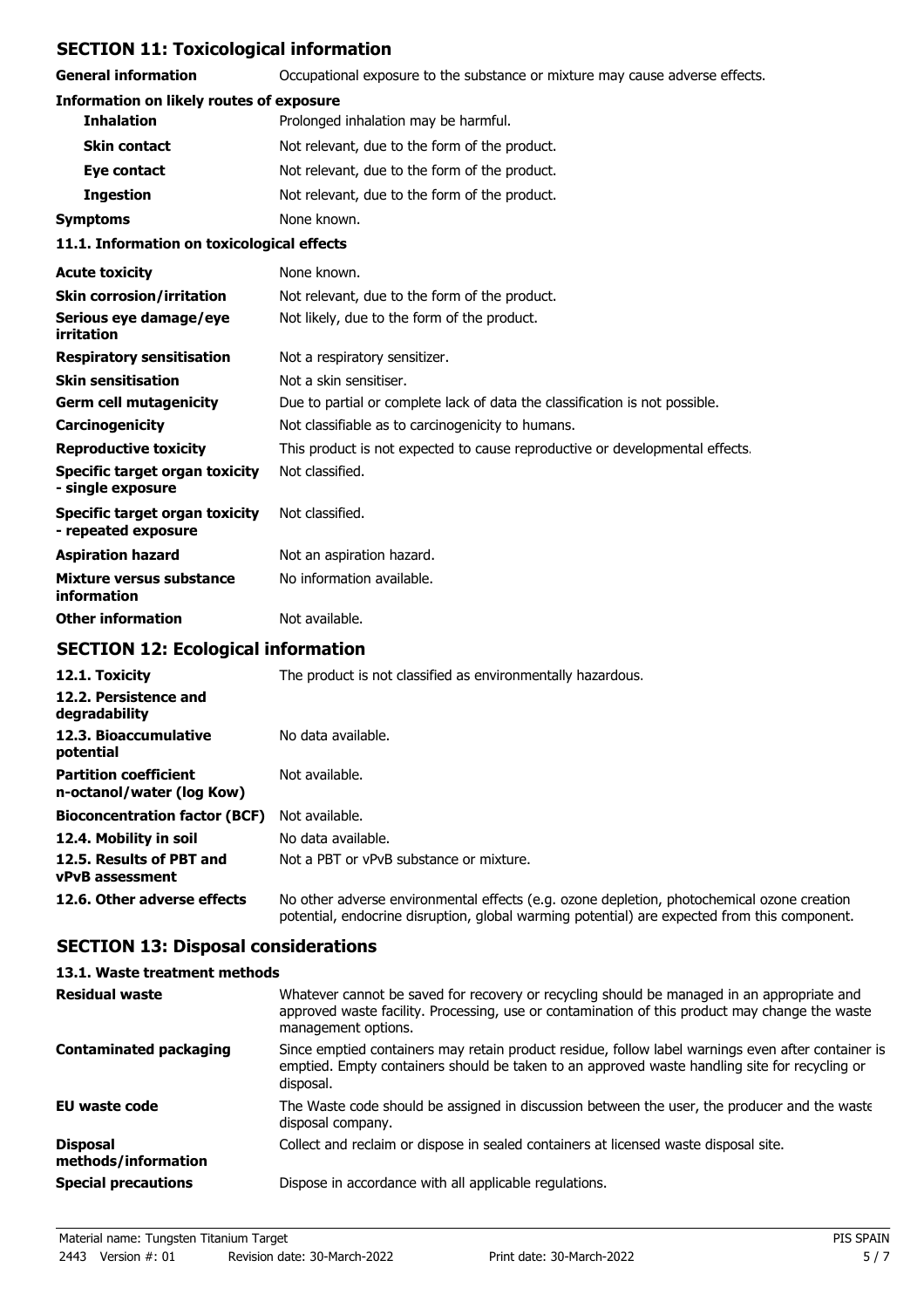# **SECTION 14: Transport information**

#### **ADR**

14.1. - 14.6.: Not regulated as dangerous goods. **RID**

14.1. - 14.6.: Not regulated as dangerous goods.

## **ADN**

14.1. - 14.6.: Not regulated as dangerous goods.

### **IATA**

14.1. - 14.6.: Not regulated as dangerous goods.

### **IMDG**

14.1. - 14.6.: Not regulated as dangerous goods.

## **SECTION 15: Regulatory information**

**15.1. Safety, health and environmental regulations/legislation specific for the substance or mixture**

### **EU regulati**

| <b>EU regulations</b>               |                                                                                                                     |
|-------------------------------------|---------------------------------------------------------------------------------------------------------------------|
|                                     | Regulation (EC) No. 1005/2009 on substances that deplete the ozone layer, Annex I and II, as amended                |
| Not listed.                         |                                                                                                                     |
|                                     | Regulation (EU) 2019/1021 On persistent organic pollutants (recast), as amended                                     |
| Not listed.                         |                                                                                                                     |
| amended                             | Regulation (EU) No. 649/2012 concerning the export and import of dangerous chemicals, Annex I, Part 1 as            |
| Not listed.                         |                                                                                                                     |
| amended                             | Regulation (EU) No. 649/2012 concerning the export and import of dangerous chemicals, Annex I, Part 2 as            |
| Not listed.                         |                                                                                                                     |
| amended                             | Regulation (EU) No. 649/2012 concerning the export and import of dangerous chemicals, Annex I, Part 3 as            |
| Not listed.                         |                                                                                                                     |
|                                     | Regulation (EU) No. 649/2012 concerning the export and import of dangerous chemicals, Annex V as amended            |
| Not listed.                         |                                                                                                                     |
|                                     | Regulation (EC) No. 166/2006 Annex II Pollutant Release and Transfer Registry, as amended                           |
| Not listed.                         |                                                                                                                     |
|                                     | Regulation (EC) No. 1907/2006, REACH Article 59(10) Candidate List as currently published by ECHA                   |
| Not listed.                         |                                                                                                                     |
| <b>Authorisations</b>               |                                                                                                                     |
|                                     | Regulation (EC) No. 1907/2006, REACH Annex XIV Substances subject to authorization, as amended                      |
| Not listed.                         |                                                                                                                     |
| <b>Restrictions on use</b>          |                                                                                                                     |
| amended                             | Regulation (EC) No. 1907/2006, REACH Annex XVII Substances subject to restriction on marketing and use as           |
| Not listed.                         |                                                                                                                     |
| mutagens at work, as amended.       | Directive 2004/37/EC: on the protection of workers from the risks related to exposure to carcinogens and            |
| Not listed.                         |                                                                                                                     |
| <b>Other EU regulations</b>         |                                                                                                                     |
|                                     | Directive 2012/18/EU on major accident hazards involving dangerous substances, as amended                           |
| Not listed.                         |                                                                                                                     |
| <b>Other regulations</b>            | The product is classified and labelled in accordance with Regulation (EC) 1272/2008 (CLP<br>Regulation) as amended. |
| <b>National regulations</b>         | Follow national regulation for work with chemical agents.                                                           |
| 15.2. Chemical safety<br>assessment | No Chemical Safety Assessment has been carried out.                                                                 |

## **SECTION 16: Other information**

| <b>List of abbreviations</b> | Not available. |
|------------------------------|----------------|
| <b>References</b>            | Not available. |